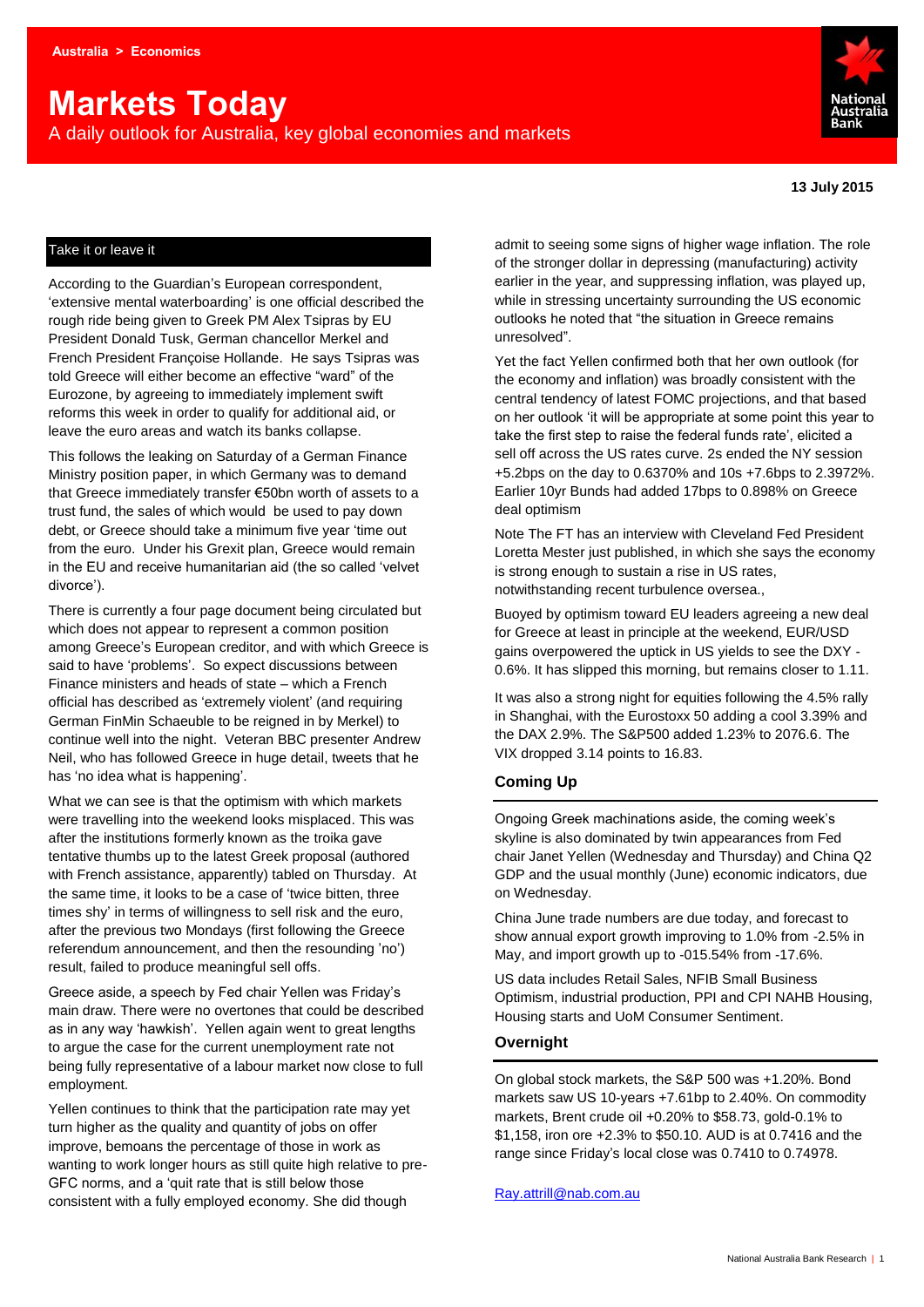#### Markets







|            | <b>Foreign Exchange</b>        |                              |        |          |                                |        |          |                      | <b>Equities</b>   |                          |        |         | Commodities*                      |         |        |
|------------|--------------------------------|------------------------------|--------|----------|--------------------------------|--------|----------|----------------------|-------------------|--------------------------|--------|---------|-----------------------------------|---------|--------|
|            | Indicative 24hr<br>ranges (**) |                              |        | Other FX |                                |        |          | <b>Major Indices</b> |                   |                          |        |         | Last                              | % day   |        |
|            | Last                           | % chge                       | Low    | High     |                                | Last   | $%$ chge |                      |                   | Last                     | % day  | $%$ y/y | Oil (Brent)                       | 58.73   | 0.2    |
| <b>AUD</b> | 0.7422                         | $-0.3$                       | 0.7416 | 0.7458   | <b>HKD</b>                     | 7.7513 | 0.0      |                      | Dow               | 17.760                   | $+1.2$ | 4.8     | Oil (WTI)                         | 52.74   | $-0.1$ |
| <b>NZD</b> | 0.6711                         | $-0.2$                       | 0.6696 | 0.6738   | <b>CNY</b>                     | 6.2094 | 0.0      |                      | S&P 500           | 2.077                    | $+1.2$ | 5.5     | Oil (Tapis)                       | 58.83   | 0.0    |
| <b>EUR</b> | 1.1107                         | $-0.5$                       | 1.1096 | 1.1124   | SGD                            | 1.3518 | 0.1      |                      | Nasdag            | 4,998                    | $+1.5$ | 13.2    | Gold                              | 1157.90 | $-0.1$ |
| GBP        | 1.5517                         | 0.0                          | 1.5473 | 1.5526   | <b>IDR</b>                     | 13,314 | $-0.1$   |                      | <b>FTSE</b>       | 6,673                    | $+1.4$ | $-0.3$  | <b>CRB</b>                        | 218.25  | 0.3    |
| JPY        | 122.33                         | $-0.4$                       | 121.93 | 122.34   | <b>THB</b>                     | 34.02  | 0.3      |                      | <b>DAX</b>        | 11.316                   | $+2.9$ | 17.1    | <b>GS Metals</b>                  | 293.3   | $-0.5$ |
| CAD        | 1.2689                         | 0.2                          | 1.2661 | 1.2691   | <b>KRW</b>                     | 1.130  | $-0.4$   |                      | CAC <sub>40</sub> | 4.903                    | $+1.5$ | 13.6    | Aluminium                         | 1658    | $-0.2$ |
| AUD/EUR    | 0.6681                         | 0.1                          |        |          | <b>TWD</b>                     | 31.00  | $-0.2$   |                      | Nikkei            | 19.780                   | $-0.4$ | 30.4    | Copper                            | 5578    | $-0.7$ |
| AUD/JPY    | 90.78                          | $-0.6$                       |        |          | PHP                            | 45.09  | $-0.2$   |                      | Shanghai          | 3,878                    | $+4.5$ | 89.4    | Nickel                            | 11219   | $-2.1$ |
| AUD/GBP    | 0.4783                         | $-0.4$                       |        |          | <b>CHF</b>                     | 0.94   | 0.2      |                      | Hang Seng         | 24.901                   | $+2.1$ | 7.2     | Zinc                              | 2003    | 0.0    |
| AUD/NZD    | 1.1056                         | $-0.2$                       |        |          | <b>SEK</b>                     | 8.46   | 0.4      |                      | ASX 200           | 5,492                    | $+0.4$ | 0.1     | Ch. steel                         | 2019    | $-0.7$ |
|            |                                |                              |        |          |                                |        |          |                      |                   |                          |        |         | Iron ore                          | 50.1    | 2.3    |
|            |                                |                              |        |          |                                |        |          |                      |                   |                          |        |         | Coal                              | 60.3    | 0.4    |
|            | <b>Interest Rates</b>          |                              |        |          |                                |        |          |                      |                   | <b>Overnight Futures</b> |        |         | Wheat Chic.                       | 576.0   | $-0.3$ |
|            |                                | <b>Indicative Swap Rates</b> |        |          | <b>Benchmark 10 Year Bonds</b> |        |          |                      |                   |                          |        | Sugar   | 12.41                             | 4.3     |        |
|            | Cash                           | 3 <sub>mth</sub>             | 2Yr    | 10Yr     |                                | Last   | chge     | Sprd                 |                   |                          | Last   | Chge    | Cotton                            | 65.51   | $-0.3$ |
| <b>USD</b> | 0.25                           | 0.29                         | 0.89   | 2.49     | $USD$ 10                       | 2.40   | 0.08     |                      |                   | Australia                |        |         | Coffee                            | 126.3   | 0.8    |
| <b>AUD</b> | 2.00                           | 2.14                         | 2.17   | 3.37     | <b>AUD 10</b>                  | 2.94   | 0.13     | 0.54                 |                   | 3 mth bill               | 97.89  | $-0.01$ |                                   |         |        |
| <b>NZD</b> | 3.25                           | 3.17                         | 2.98   | 3.85     | NZD <sub>10</sub>              | 3.49   | 0.09     | 1.09                 |                   | 97.98<br>3 Yr bond       |        | $-0.04$ | CO <sub>2</sub> Emissions - Euros |         |        |
| <b>EUR</b> | 0.05                           | 0.06                         | 0.14   | 1.26     | CAD <sub>10</sub>              | 1.69   | 0.09     | $-0.71$              |                   | 10 Yr bond               | 96.95  | $-0.12$ |                                   | Last    | % day  |
| <b>GBP</b> | 0.50                           | 0.58                         | 1.09   | 2.21     | <b>EUR 10</b>                  | 0.90   | 0.18     | $-1.50$              |                   | $3/10$ sprd              | 1.04   | 0.08    | Jun-2015                          | 7.65    | 1.6    |
| <b>JPY</b> | 0.10                           | 0.10                         | 0.15   | 0.62     | <b>GBP 10</b>                  | 2.08   | 0.13     | $-0.32$              |                   | SPI                      | 35.0   | 0.6     | Dec-2015                          | 7.62    | 1.7    |
| CAD        | 0.75                           | 1.17                         | 0.89   | 2.19     | <b>JPY 10</b>                  | 0.45   | 0.00     | $-1.95$              |                   |                          |        |         | Dec-2016                          | 7.70    | 1.7    |

Please note the high/low FX rates are only an indication. Please refer to your National Dealer for confirmation.

\* All near futures contracts, except CRB. GS Metals is Goldman Sachs industrial metals index. Metals prices are CME. Emissions: ICE Dec contracts, Euros

\*\* These are indicative ranges over the past 24 hours; please confirm rates with your NAB dealer

Last is around 6:30am Sydney

Source: Bloomberg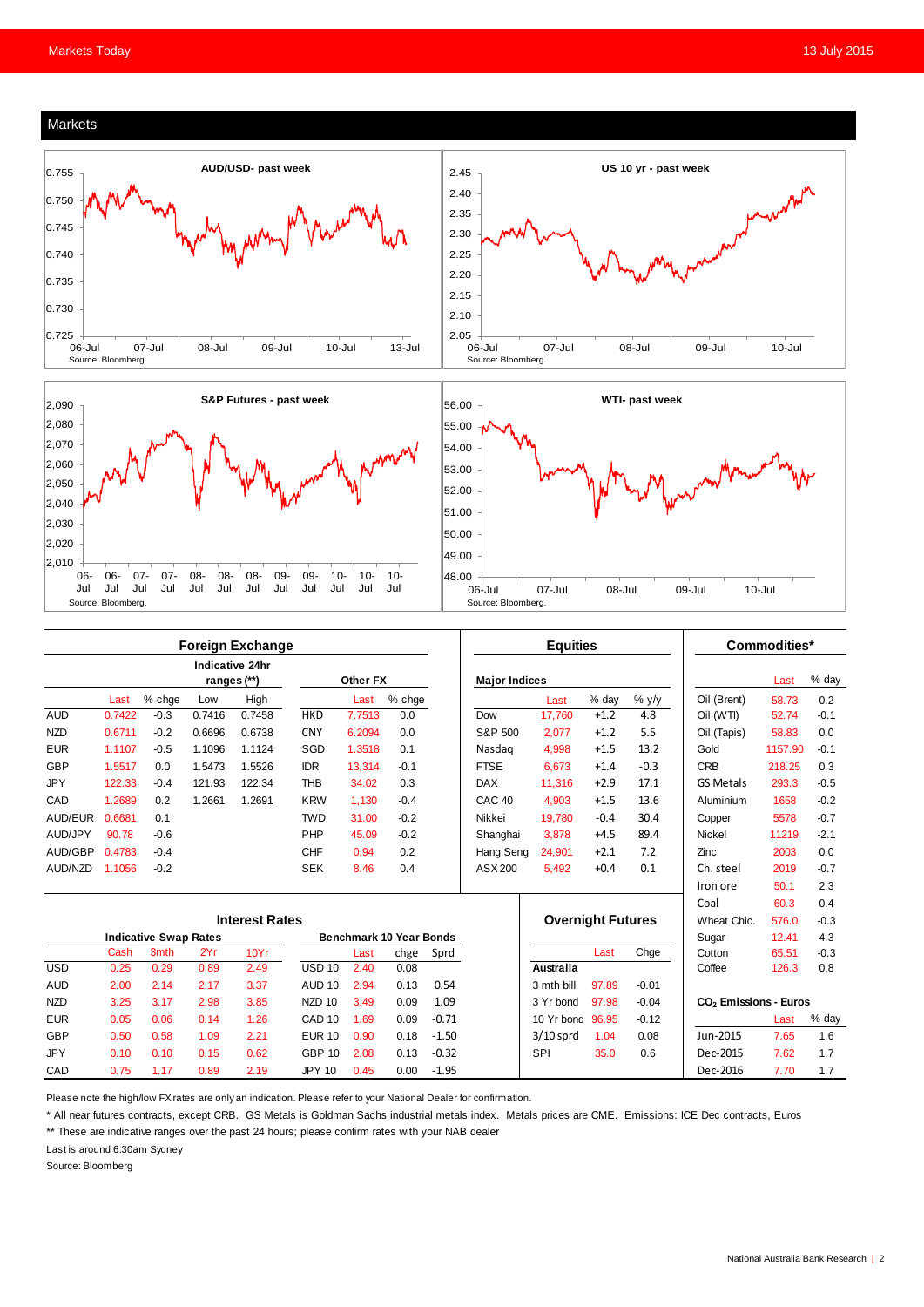## Calendar

|                |                                                                                                          | Time                       | <b>NAB</b>      |                                  |        |                              |                       |                       |
|----------------|----------------------------------------------------------------------------------------------------------|----------------------------|-----------------|----------------------------------|--------|------------------------------|-----------------------|-----------------------|
|                | <b>Country Economic Indicator</b>                                                                        | Period                     | Forecast        | <b>Consensus</b>                 | Actual | <b>Previous</b>              | <b>GMT</b>            | <b>AEST</b>           |
|                | Monday, 13 July 2015                                                                                     |                            |                 |                                  |        |                              |                       |                       |
| NZ<br>NZ       | Food Prices MoM<br><b>REINZ House Sales/Prices</b>                                                       | Jun<br>Jun                 | 1.20%           |                                  |        | 0.4%                         | 22.45                 | 8.45                  |
| AU             | Credit Card Purchases/Balances                                                                           | May                        |                 |                                  |        | \$A22.9B/\$A51.1B            | 1.30                  | 11.30                 |
| AU             | Lending finance approvals (incl. Commercial, Lease)                                                      | May                        |                 |                                  |        |                              | 1.30                  | 11.30                 |
| CН             | New Yuan Loans (July 10-15 release)                                                                      | Jun                        |                 | 1050B                            |        | 900.8B                       |                       |                       |
| CН<br>JN       | Aggregate Financing (July 10-15 release)<br>Industrial Production MoM, CapU                              | Jun<br>May F               |                 | 1400B                            |        | 1220B<br>$-2.2\%/0.4\%$      | 4.30                  | 14.30                 |
| JN             | Tertiary Industry Index MoM                                                                              | May                        |                 | $-0.30%$                         |        | $-0.2%$                      | 4.30                  | 14.30                 |
| UK             | Bank of England Credit Conditions & Bank Liabilities Surveys                                             |                            |                 |                                  |        |                              | 8.30                  | 18.30                 |
| CH             | <b>Trade Balance</b>                                                                                     | Jun                        |                 | \$57.05B                         |        | \$59.49B                     | 14.00                 | 0.00                  |
| CН<br>US       | Exports/Imports, USD YoY<br>Monthly Budget Statement                                                     | Jun<br>Jun                 |                 | 1.0%/-15.9%<br>\$41.0B           |        | $-2.5\%/ -17.6\%$            | 14.00<br>18.00        | 0.00<br>4.00          |
|                | Tuesday, 14 July 2015                                                                                    |                            |                 |                                  |        |                              |                       |                       |
| UK             | BRC Sales Like-For-Like YoY                                                                              | Jun                        |                 |                                  |        | 0.0%                         | 23.01                 | 9.01                  |
| AU<br>AU       | ANZ Roy Morgan Weekly Consumer Confidence Index<br><b>NAB Business Confidence/Conditions</b>             | <b>Jul-12</b><br>Jun       |                 |                                  |        | 111/-4.6%<br>7/7             | 23.30<br>1.30         | 9.30<br>11.30         |
| NZ             | Non Resident Bond Holdings                                                                               | Jun                        |                 |                                  |        | 69.0%                        | 3.00                  | 13.00                 |
| GE             | CPI MoM/YoY                                                                                              | Jun F                      |                 | $-0.1\%/0.3\%$                   |        | $-0.1\%/0.3\%$               | 6.00                  | 16.00                 |
| UK             | CPI MoM/YoY                                                                                              | Jun                        |                 | $0.1\%/0.1\%$                    |        | $0.2\%/0.1\%$                | 8.30                  | 18.30                 |
| UK<br>UK       | PPI Output Core NSA YoY<br><b>ONS House Price YoY</b>                                                    | Jun<br>May                 |                 | $0.0\%/0.1\%$                    |        | $0.0\%/0.1\%$<br>5.5%        | 8.30                  | 18.30<br>18.30        |
| EС             | Industrial Production MoM/YoY                                                                            | May                        |                 | 0.2%/1.9%                        |        | 0.1%/0.8%                    | 8.30<br>9.00          | 19.00                 |
| GE             | ZEW Survey Current Situation/Expectations                                                                | Jul                        |                 | 60.5/30.5                        |        | 62.9/31.5                    | 9.00                  | 19.00                 |
| EС             | <b>ZEW Survey Expectations</b>                                                                           | Jul                        |                 |                                  |        | 53.7                         | 9.00                  | 19.00                 |
| US             | Retail Sales Advance MoM                                                                                 | Jun                        |                 | 0.3%                             |        | 1.2%<br>0.9%/4.6%            | 12.30                 | 22.30<br>22.30        |
| СA<br>US       | Teranet/National Bank HP Index MoM/YoY<br>Import Price Index YoY                                         | Jun<br>Jun                 |                 |                                  |        | $-9.6%$                      | 12.30<br>12.30        | 22.30                 |
| US             | NFIB Small Business Optimism                                                                             | Jun                        |                 | 98.5                             |        | 98.3                         | 13.00                 | 23.00                 |
| US             | <b>Business Inventories</b>                                                                              | May                        |                 |                                  |        | 0.4%                         | 14.00                 | 0.00                  |
| US             | Wednesday, 15 July 2015<br>Fed's George speaks on the economy                                            |                            |                 |                                  |        |                              |                       | 10.15                 |
| AU             | Westpac Consumer Confidence Index/MoM                                                                    | Jul                        |                 |                                  |        | 95.3/-6.9%                   | 0.15<br>0.30          | 10.30                 |
| AU             | New Motor Vehicle Sales MoM/YoY                                                                          | Jun                        |                 |                                  |        | $-1.3\%/0.8\%$               | 1.30                  | 11.30                 |
| AU             | <b>Building Activity</b>                                                                                 | Q1                         |                 |                                  |        |                              | 1.30                  | 11.30                 |
| AU<br>CH       | <b>Construction Activity</b><br><b>Retail Sales YoY</b>                                                  | Q <sub>1</sub><br>Jun      |                 | 10.20%                           |        | 10.1%                        | 1.30<br>2.00          | 11.30<br><b>12.00</b> |
| CH             | <b>Industrial Production YoY</b>                                                                         | Jun                        |                 | 6.00%                            |        | 6.10%                        | 2.00                  | 12.00                 |
| CH             | <b>Fixed Assets Ex Rural YTD YoY</b>                                                                     | Jun                        |                 | 11.20%                           |        | 11.4%                        | 2.00                  | <b>12.00</b>          |
| CH             | <b>GDP QoQ/YoY</b>                                                                                       | 2Q                         |                 | 1.5%/6.8%                        |        | 1.3%/7.0%                    | 2.00                  | 12.00                 |
| CН<br>JN       | Bloomberg GDP Monthly Estimate YoY<br>BoJ Monetary Policy Statement/Kuroda Press Conference              | Jun                        |                 |                                  |        | 6.55%                        | 2.30<br>3.00          | 12.30<br>13.00        |
| UK             | Jobless Claims Change                                                                                    | Jun                        |                 | -8K                              |        | $-6.5K$                      | 8.30                  | 18.30                 |
| UK             | Average Weekly Earnings 3M/YoY                                                                           | May                        |                 | 3.30%                            |        | 2.7%                         | 8.30                  | 18.30                 |
| UK             | ILO Unemployment Rate 3Mths                                                                              | May                        |                 | 5.5%                             |        | 5.5%                         | 8.30                  | 18.30                 |
| US<br>US       | <b>MBA Mortgage Applications</b><br><b>Empire Manufacturing</b>                                          | <b>Jul-10</b><br>Jul       |                 | 3.25                             |        | $-1.98$                      | 11.00<br>12.30        | 21.00<br>22.30        |
| US             | PPI MoM/YoY                                                                                              | Jun                        |                 | $0.2\%/0.9\%$                    |        | $0.5\%/ -1.1\%$              | 12.30                 | 22.30                 |
| СA             | Manufacturing Sales MoM                                                                                  | May                        |                 | 0.30%                            |        | $-2.1%$                      | 12.30                 | 22.30                 |
| CА<br>US       | <b>Existing Home Sales MoM</b>                                                                           | Jun                        |                 | 0.2%/78.1%                       |        | 3.1%                         | 13.00                 | 23.00                 |
| <b>US</b>      | Industrial Production MoM/Cap U<br>Fed's Yellen delivers Semi-Annual Testimony to House Financial Panel  | Jun                        |                 |                                  |        | -0.2%/78.1%                  | <u>13.15</u><br>14.00 | 23.15<br>0.00         |
| CA             | BoC rate decision and Monetary Policy Report                                                             |                            |                 |                                  |        |                              | 14.00                 | 0.00                  |
| <b>NNZ</b>     | Dairy Auction, early am NZT (GDT - weighted price index)                                                 |                            |                 |                                  |        | $-5.90%$                     |                       |                       |
| US<br>US       | Fed's Mester (nv) speaks on economic outlook<br>U.S. Federal Reserve Releases Beige Book                 |                            |                 |                                  |        |                              | 16.25<br>18.00        | 2.25<br>4.00          |
| US             | Fed's Williams (v) Speaks on Outlook and panel participation                                             |                            |                 |                                  |        |                              | 19.00                 | 5.00                  |
|                | Thursday, 16 July 2015                                                                                   |                            |                 |                                  |        |                              |                       |                       |
| NZ             | BusinessNZ Manufacturing PMI                                                                             | Jun                        |                 |                                  |        | 51.5                         | 22.30                 | 8.30                  |
| NZ<br>AU       | CPI QoQ/YoY<br><b>Consumer Inflation Expectation</b>                                                     | 2Q<br>Jul                  | $0.7\%/0.5\%$   | $0.5\%/0.3\%$                    |        | $-0.3% / 0.1%$<br>3.0%       | 22.45<br>1.00         | 8.45<br>11.00         |
| AU             | Merchandise imports, goods debits, sa MoM                                                                | Jun                        |                 |                                  |        | $-5.0%$                      | 1.30                  | 11.30                 |
| AU             | <b>RBA FX Transactions Market</b>                                                                        | Jun                        |                 |                                  |        | 487M                         | 1.30                  | 11.30                 |
| EС             | Trade Balance SA                                                                                         | May                        |                 |                                  |        | 24.3B                        | 9.00                  | 19.00                 |
| EC<br>EС       | CPI MoM/YoY<br>ECB Main Refinancing Rate/Deposit Facility Rate                                           | Jun/Jun F<br><b>Jul-16</b> |                 | $0.0\%/0.2\%$<br>$0.05\%/-0.2\%$ |        | $0.2\%/0.2\%$<br>0.05%/-0.2% | 9.00<br>11.45         | 19.00<br>21.45        |
| US             | Initial Jobless Claims                                                                                   | Jul-11                     |                 |                                  |        | 297K                         | 12.30                 | 22.30                 |
| СA             | Int'l Securities Transactions                                                                            | May                        |                 |                                  |        | 12.94B                       | 12.30                 | 22.30                 |
| US             | <b>NAHB Housing Market Index</b>                                                                         | Jul                        |                 | 59                               |        | 59                           | 14.00                 | 0.00                  |
| US<br>US       | Philadelphia Fed Business Outlook<br>Fed's Yellen delivers Semi-Annual Testimony to Senate Banking Panel | Jul                        |                 | 12                               |        | 15.2                         | 14.00                 | 0.00<br>4.30          |
| US             | Net Long-term TIC Flows                                                                                  | May                        |                 |                                  |        | \$53.9B                      | 18.30<br>20.00        | 6.00                  |
|                | <b>Upcoming Central Bank Interest Rate Announcements</b>                                                 |                            |                 |                                  |        |                              |                       |                       |
| Japan, BoJ     |                                                                                                          | 15-Jul                     | $0.0\% - 0.1\%$ | $0.0\% - 0.1\%$                  |        | $0.0\% - 0.1\%$              |                       |                       |
| Europe ECB     |                                                                                                          | 16-Jul                     | 0.05%           | 0.05%                            |        | 0.05%                        |                       |                       |
| Canada, BoC    |                                                                                                          | 16-Jul                     |                 | 0.75%                            |        | 0.75%                        |                       |                       |
|                | New Zealand, RBNZ<br><b>US Federal Reserve</b>                                                           | 23-Jul<br>30-Jul           | 3.00%           | 3.00%                            |        | 3.25%                        |                       |                       |
| Australia, RBA |                                                                                                          | 4-Aug                      | 2.00%           | 2.00%                            |        | 2.00%                        |                       |                       |
| UK BOE         |                                                                                                          | 6-Aug                      |                 |                                  |        | 0.50%                        |                       |                       |